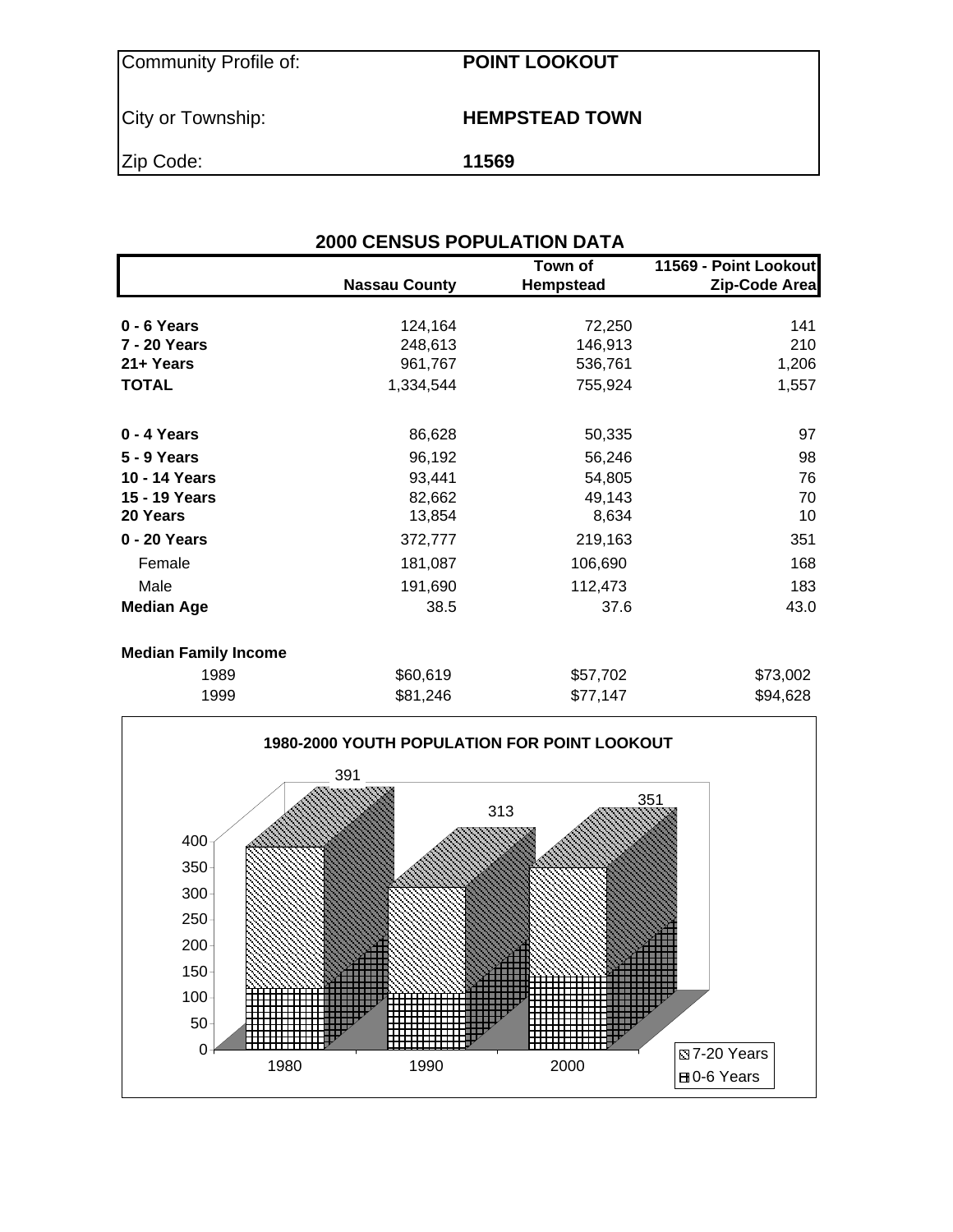# **2000 POPULATION PROJECTION DATA**

| <b>Nassau County</b>       |              | <b>Town of</b><br><b>Hempstead</b>     | 11569 - Point Lookout<br>Zip-Code Area                  |
|----------------------------|--------------|----------------------------------------|---------------------------------------------------------|
|                            |              |                                        |                                                         |
| 0 - 6 Years                | 118,978      | 73,806                                 | 138                                                     |
| 7 - 20 Years               | 231,792      | 139,895                                | 276                                                     |
| 21+ Years                  | 978,505      | 557,917                                | 1,061                                                   |
| <b>TOTAL</b>               | 1,329,275    | 771,618                                | 1,475                                                   |
| $\vert$ 0 - 4 Years        | 83,639       | 52,174                                 | 92                                                      |
| $5 - 9$ Years              | 90,106       | 55,438                                 | 110                                                     |
| 10 - 14 Years              | 82,042       | 49,470                                 | 100                                                     |
| 15 - 19 Years              | 79,040       | 47,058                                 | 101                                                     |
| 20 Years                   | 15,943       | 9,563                                  | 12                                                      |
| $0 - 20$ Years             | 350,770      | 213,701                                | 414                                                     |
| x<br>×<br>100              | ×            | ×<br><b>STANDARD AND REAL PROPERTY</b> |                                                         |
| 80<br>$\sim$ $\sim$ $\sim$ |              | <b>REGISTER</b>                        |                                                         |
| 60                         |              |                                        | ™ 0-4<br>$\Box$ 5-9<br>""" <del>"</del> "10-14<br>15-19 |
| 40                         |              |                                        |                                                         |
| 20                         |              |                                        |                                                         |
| 0<br>2001<br>2002          | 2003<br>2004 | 2005<br>2006<br>2007                   | 2008<br>2009<br>2010                                    |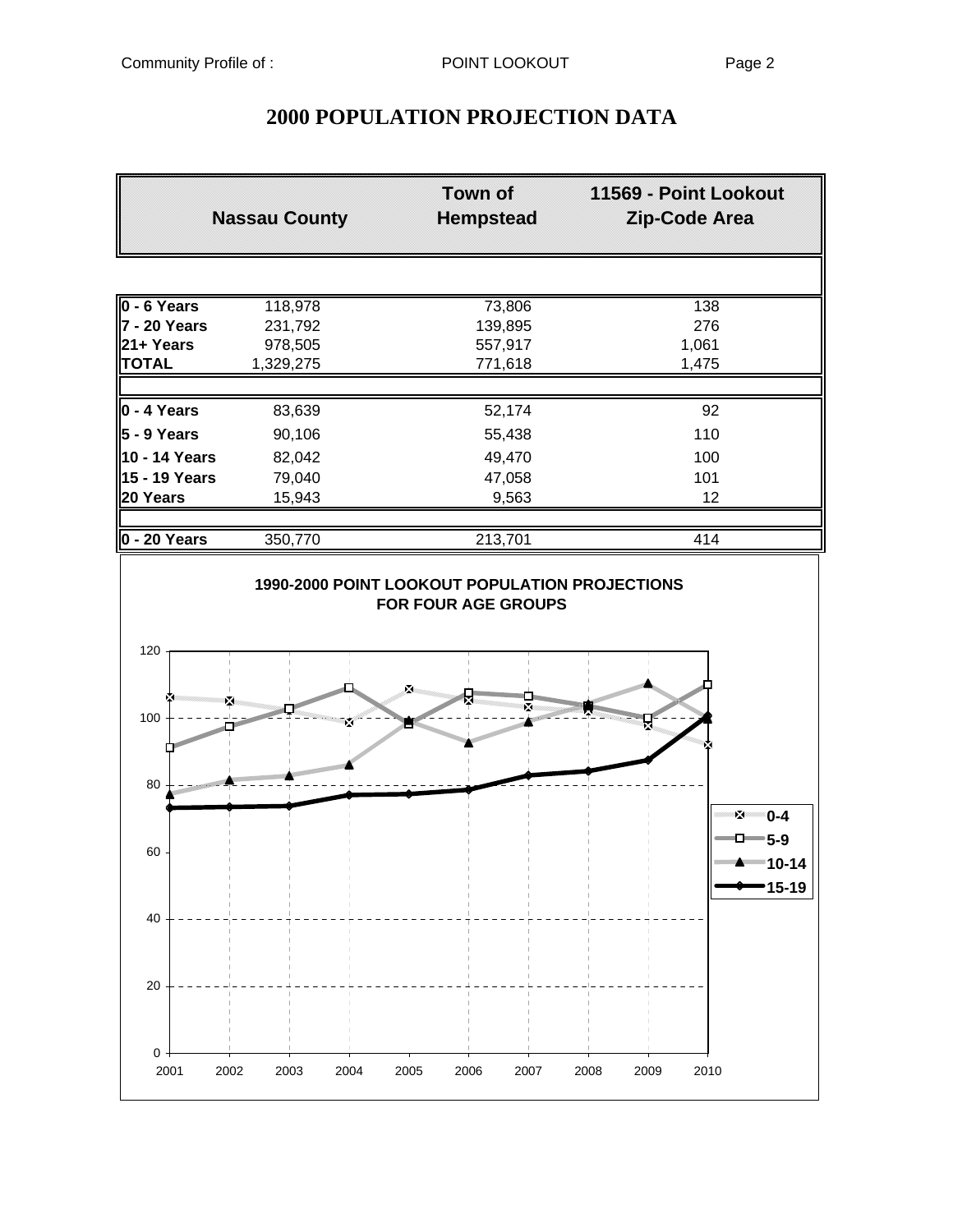|                                 |                                                                                                                                 | <b>TEMPORARY ASSISTANCE TO</b><br><b>NEEDY FAMILIES (Formerly AFDC)</b><br>(NUMBER OF INDIVIDUALS)                                                              |                                                                                     |
|---------------------------------|---------------------------------------------------------------------------------------------------------------------------------|-----------------------------------------------------------------------------------------------------------------------------------------------------------------|-------------------------------------------------------------------------------------|
|                                 |                                                                                                                                 |                                                                                                                                                                 |                                                                                     |
|                                 |                                                                                                                                 | Town of                                                                                                                                                         | 16-20 y                                                                             |
| Year                            | Nassau County                                                                                                                   | Hempstead                                                                                                                                                       | Zip-Code Area                                                                       |
| 1985                            |                                                                                                                                 | 15,963<br>11,783                                                                                                                                                | 7                                                                                   |
| 1986                            |                                                                                                                                 | 15,337<br>11,390                                                                                                                                                | 5                                                                                   |
| 1987                            |                                                                                                                                 | 13,321                                                                                                                                                          | 11<br>9,981                                                                         |
| 1988                            |                                                                                                                                 | 12,410                                                                                                                                                          | 12<br>9,168                                                                         |
| 1989                            |                                                                                                                                 | 11,950                                                                                                                                                          | 5<br>8,943                                                                          |
| 1990                            |                                                                                                                                 | 12,607                                                                                                                                                          | $\overline{7}$<br>9,404                                                             |
| 1991                            |                                                                                                                                 | 15,317<br>11,504                                                                                                                                                | 3                                                                                   |
| 1992                            |                                                                                                                                 | 16,528<br>12,410                                                                                                                                                | $\overline{3}$                                                                      |
| 1993                            |                                                                                                                                 | 20,129<br>15,031                                                                                                                                                | 12                                                                                  |
| 1994                            |                                                                                                                                 | 20,622<br>15,217                                                                                                                                                | 11                                                                                  |
| 1995                            |                                                                                                                                 | 20,229<br>14,981                                                                                                                                                | $11$                                                                                |
| 1996                            |                                                                                                                                 | 17,800<br>13,309                                                                                                                                                | 9                                                                                   |
| 1997                            |                                                                                                                                 | 14,940<br>11,219                                                                                                                                                | $\overline{7}$                                                                      |
| 1998                            |                                                                                                                                 | 12,706                                                                                                                                                          | $\mathbf 1$<br>9,651                                                                |
| 1999                            |                                                                                                                                 | 10,825                                                                                                                                                          | 1<br>8,265                                                                          |
| 000<br>Pēr<br>Rate <sup>1</sup> | 25.00<br>20.00<br>15.00<br>8897.889<br>7în<br><b>Willinghi</b><br>10.00<br>5.00<br>0.00<br>1987<br>1988<br>1989<br>1990<br>1991 | 1987-1999 POINT LOOKOUT, NASSAU COUNTY AND TOWN OF<br>HEMPSTEAD AFDC RATES PER 1000 RESIDENTS<br>a an<br><b>ANUXUJIIDA</b><br>∰<br>1992<br>1993<br>1994<br>1995 | Will<br><b>INSTANTA</b><br><b>SERVERED SERVERED</b><br>1996<br>1997<br>1998<br>1999 |
|                                 | <b>El Nassau County</b>                                                                                                         | <b>El</b> Hempstead Town                                                                                                                                        | □16-20 y                                                                            |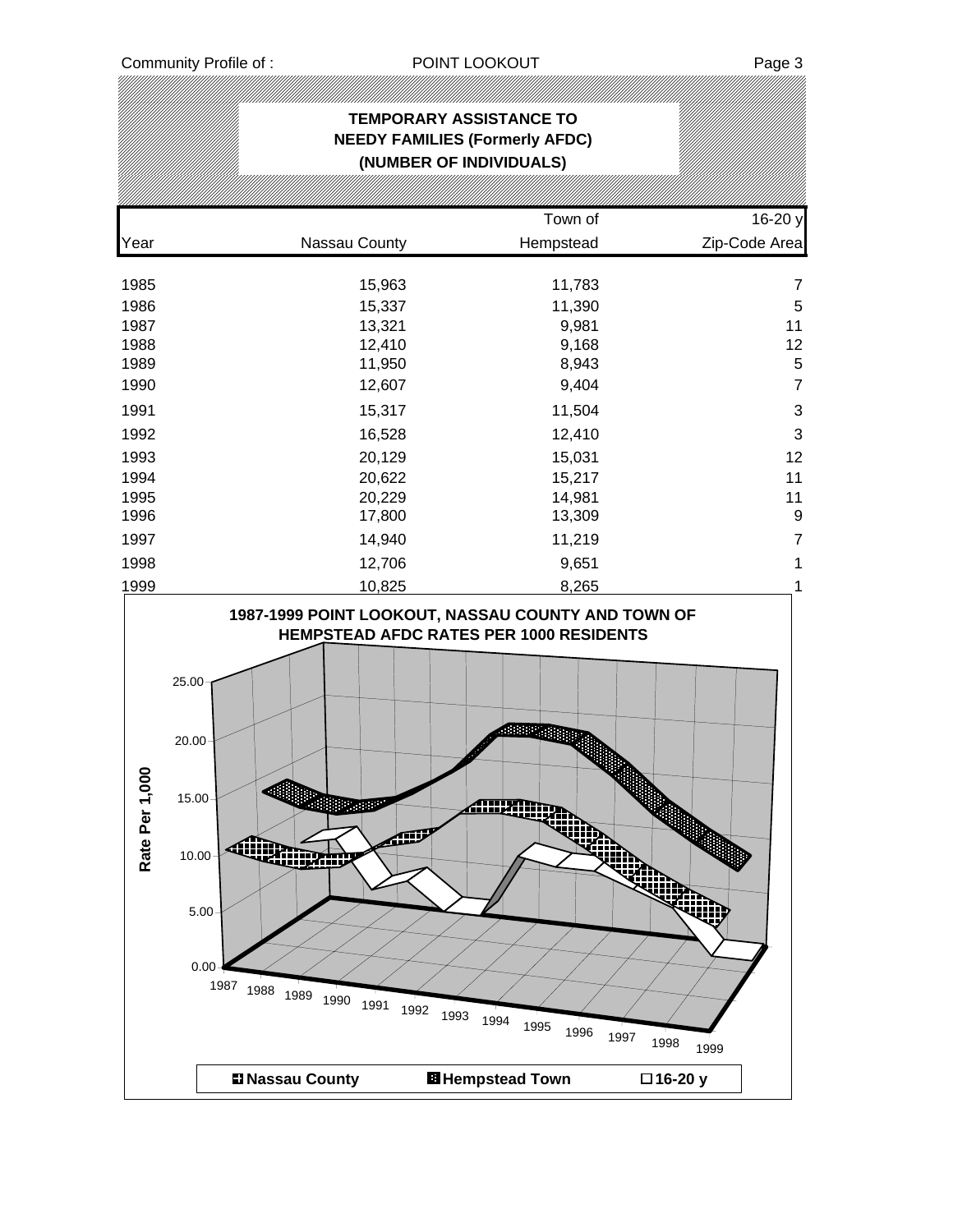#### **11569 ZIP-CODE AREA RESIDENT YOUTH OFFENSES**

|      |                | 7-15 Years Old     |                |                         |
|------|----------------|--------------------|----------------|-------------------------|
|      |                | <b>Station</b>     | Subjects of    |                         |
| Year | <b>Arrests</b> | <b>Adjustments</b> | Investigation  | <b>Totals</b>           |
| 1990 | 0              | 6                  | 0              | 6                       |
| 1991 | 0              | 8                  | 6              | 14                      |
| 1992 | 3              | 6                  | 2              | 11                      |
| 1993 | 0              | 13                 | 6              | 19                      |
| 1994 |                | 9                  | 5              | 15                      |
| 1995 |                | 5                  | 7              | 13                      |
| 1996 | 1              | 8                  | $\overline{2}$ | 11                      |
| 1997 | 0              | 5                  |                | 6                       |
|      |                |                    |                |                         |
|      |                | 16-20 Years Old    |                |                         |
|      |                | Subjects of        |                | <b>All Ages</b>         |
| Year | <b>Arrests</b> | Investigation      | <b>Totals</b>  | <b>Total Incidents*</b> |
| 1990 | 3              | 2                  | 5              | 11                      |
| 1991 | 2              | 2                  | 4              | 18                      |
| 1992 | 5              |                    | 6              | 17                      |
| 1993 | 4              |                    | 5              | 24                      |
| 1994 | 4              | 2                  | 6              | 22                      |
| 1995 | 2              | $\overline{2}$     | 4              | 17                      |
| 1996 | 4              | 7                  | 11             | 22                      |

#### **Point Lookout and Nassau County Youth Offense Rates Per 1,000: 1988-1997**



\* Total incidents include arrests, station adjustments and subjects of investigation for 1988 - 1995. Subjects were not

available prior to 1988. Youth offense data does not include data on convictions following from some of these arrests.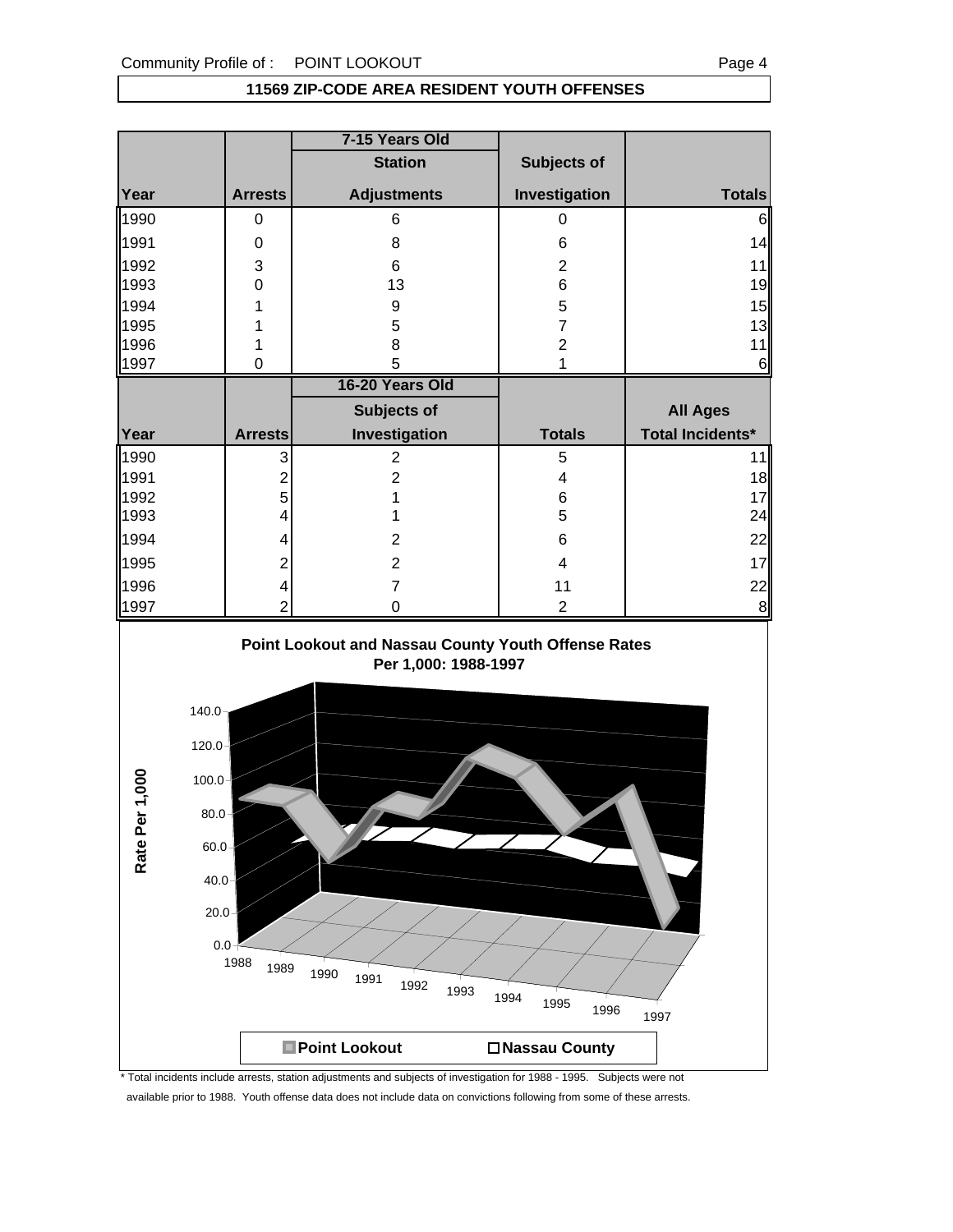Community Profile of : POINT LOOKOUT **PAGE 10** Page 5

|                                    |                                                                                           | 11569 ZIP-CODE AREA RESIDENT YOUTH OFFENSES                               |                                                 |                       |              |                                                                   |              |              |  |  |
|------------------------------------|-------------------------------------------------------------------------------------------|---------------------------------------------------------------------------|-------------------------------------------------|-----------------------|--------------|-------------------------------------------------------------------|--------------|--------------|--|--|
|                                    | Youth Offense Rate Per 1000 Resident Youth<br><b>For Combined Offense Types and Total</b> |                                                                           |                                                 |                       |              |                                                                   |              |              |  |  |
|                                    | Drug &                                                                                    | <b>Violent &amp;</b>                                                      |                                                 |                       |              | <b>Criminal</b>                                                   |              |              |  |  |
| Year                               |                                                                                           | Alcohol Threatening                                                       | <b>Property</b>                                 | <b>Status</b>         | <b>Theft</b> | <b>Nonconf</b>                                                    | <b>Other</b> | <b>Total</b> |  |  |
| 1990                               | 0.0                                                                                       | 19.7                                                                      | 4.9                                             | 24.6                  | 0.0          | 0.0                                                               | 4.9          | 54.2         |  |  |
| 1991                               | 0.0                                                                                       | 24.8                                                                      | 34.8                                            | 9.9                   | 0.0          | 0.0                                                               | 9.9          | 89.4         |  |  |
| 1992                               | 5.0                                                                                       | 20.1                                                                      | 15.0                                            | 5.0                   | 30.1         | 10.0                                                              | 0.0          | 85.2         |  |  |
| 1993                               | 15.2                                                                                      | 30.4                                                                      | 10.1                                            | 40.6                  | 0.0          | 10.1                                                              | 15.2         | 121.7        |  |  |
| 1994                               | 0.0                                                                                       | 10.3                                                                      | 5.1                                             | 35.9                  | 25.6         | 5.1                                                               | 30.8         | 112.9        |  |  |
| 1995                               | 4.9                                                                                       | 24.5                                                                      | 14.7                                            | 9.8                   | 24.5         | 0.0                                                               | 4.9          | 83.5         |  |  |
| 1996                               | 9.6                                                                                       | 14.3                                                                      | 9.6                                             | 9.6                   | 19.1         | 9.6                                                               | 28.7         | 105.1        |  |  |
| 1997                               | 9.3                                                                                       | 9.3                                                                       | 4.7                                             | 4.7                   | 4.7          | 0.0                                                               | 4.7          | 37.3         |  |  |
|                                    |                                                                                           |                                                                           |                                                 | <b>Youth Offenses</b> |              |                                                                   |              |              |  |  |
|                                    |                                                                                           |                                                                           | <b>For Combined Offense Types and Total</b>     |                       |              |                                                                   |              |              |  |  |
|                                    |                                                                                           |                                                                           |                                                 |                       |              | <b>Criminal</b>                                                   |              |              |  |  |
| Year                               | Drug &                                                                                    | <b>Violent &amp;</b><br><b>Alcohol Threatening</b>                        | <b>Property</b>                                 | <b>Status</b>         | <b>Theft</b> | <b>Nonconf</b>                                                    | <b>Other</b> | <b>Total</b> |  |  |
| 1990                               |                                                                                           | 4                                                                         | 1                                               | 5                     | 0            | Ω                                                                 |              | 11           |  |  |
| 1991                               | 0                                                                                         | 5                                                                         | 7                                               | $\overline{c}$        | 0            | 0                                                                 | 2            | 18           |  |  |
| 1992                               |                                                                                           | 4                                                                         | 3                                               | 1                     | 6            | 2                                                                 | 0            | 17           |  |  |
| 1993                               | 3                                                                                         | 6                                                                         | 2                                               | 8                     | 0            | $\overline{2}$                                                    | 3            | 24           |  |  |
| 1994                               | 0                                                                                         | 2                                                                         | 1                                               | 7                     | 5            | 1                                                                 | 6            | 22           |  |  |
| 1995                               |                                                                                           | 5                                                                         | 3                                               | $\overline{2}$        | 5            |                                                                   |              | 17           |  |  |
|                                    |                                                                                           |                                                                           |                                                 |                       |              | 0                                                                 |              |              |  |  |
| 1996                               | 2                                                                                         | 3                                                                         | $\overline{c}$                                  | $\overline{c}$        | 4            | 2                                                                 | 6            | 22           |  |  |
| 1997                               | $\overline{2}$                                                                            | $\overline{2}$                                                            | 1                                               | 1                     | 1            | $\overline{0}$                                                    | 1            | 8            |  |  |
|                                    |                                                                                           | 1990-1997 Violent & Threatening, and Drug & Alcohol Youth Offense         | <b>Rates in Point Lookout and Nassau County</b> |                       |              |                                                                   |              |              |  |  |
| 35.0                               |                                                                                           |                                                                           |                                                 |                       |              |                                                                   |              |              |  |  |
| 30.0                               |                                                                                           |                                                                           |                                                 |                       |              |                                                                   |              |              |  |  |
| 25.0                               |                                                                                           |                                                                           |                                                 |                       |              |                                                                   |              |              |  |  |
|                                    |                                                                                           |                                                                           |                                                 |                       |              |                                                                   |              |              |  |  |
| Pate Per 15.0<br>Rate 15.0<br>10.0 |                                                                                           |                                                                           |                                                 |                       |              |                                                                   |              |              |  |  |
|                                    |                                                                                           |                                                                           |                                                 |                       |              |                                                                   |              |              |  |  |
|                                    |                                                                                           |                                                                           |                                                 |                       |              |                                                                   |              |              |  |  |
|                                    |                                                                                           |                                                                           |                                                 |                       |              |                                                                   |              |              |  |  |
| 5.0                                |                                                                                           |                                                                           |                                                 |                       |              |                                                                   |              |              |  |  |
|                                    |                                                                                           |                                                                           |                                                 |                       |              |                                                                   |              |              |  |  |
|                                    | 0.0<br>1990                                                                               | 1991<br>1992                                                              | 1993                                            |                       | 1994         | 1995                                                              | 1996         | 1997         |  |  |
|                                    |                                                                                           | - <sup>2</sup> -Nassau County Alc/Drug/k<br><b>-X-Pt Lkout Alc/Drug/k</b> |                                                 |                       |              | -D-Nassau County Violent/Threat/k<br>-D-Pt Lkout Violent/Threat/k |              |              |  |  |
|                                    |                                                                                           |                                                                           |                                                 |                       |              |                                                                   |              |              |  |  |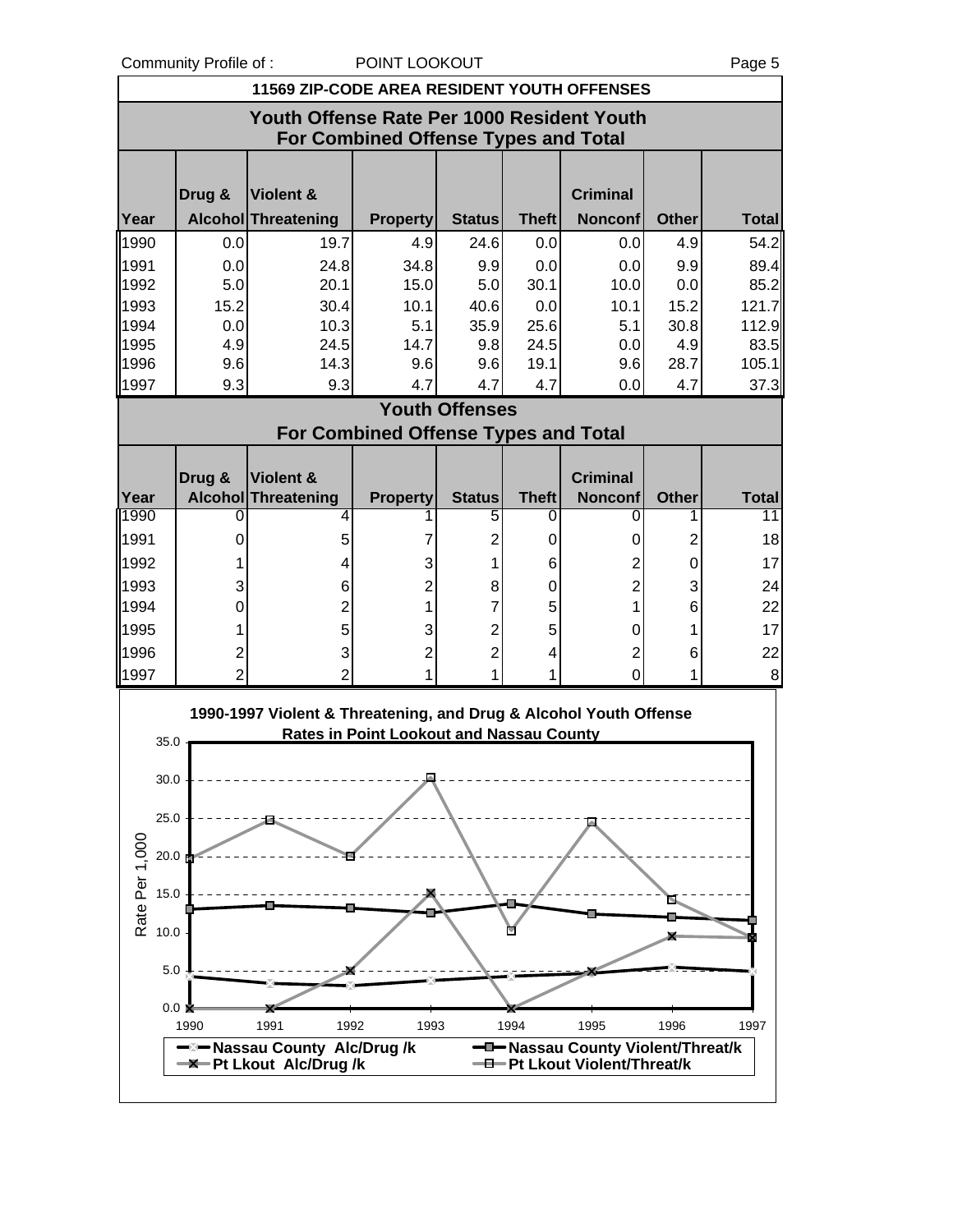

"Other" communities include Mineola, Baldwin, E Rockaway, Hempstead & Bellmore.

Each comprises less than 1% of all offenses by Point Lookout youth.



 "Other" communities include Baldwin, Hempstead, Island Pk, Bellmore, Freeport, Rockville Cte, Franklin Sq, E Rockaway, Valley Stream, Atlantic Bch, Glen Cove, Malverne, N H Pk, E Meadow, Hewlett, Lynbrook, Westbury, Farmingdale, Jericho, Wantagh, Woodbury & Other NYS. Each comprises less than 2% of all youth offenses committed in Point Lookout.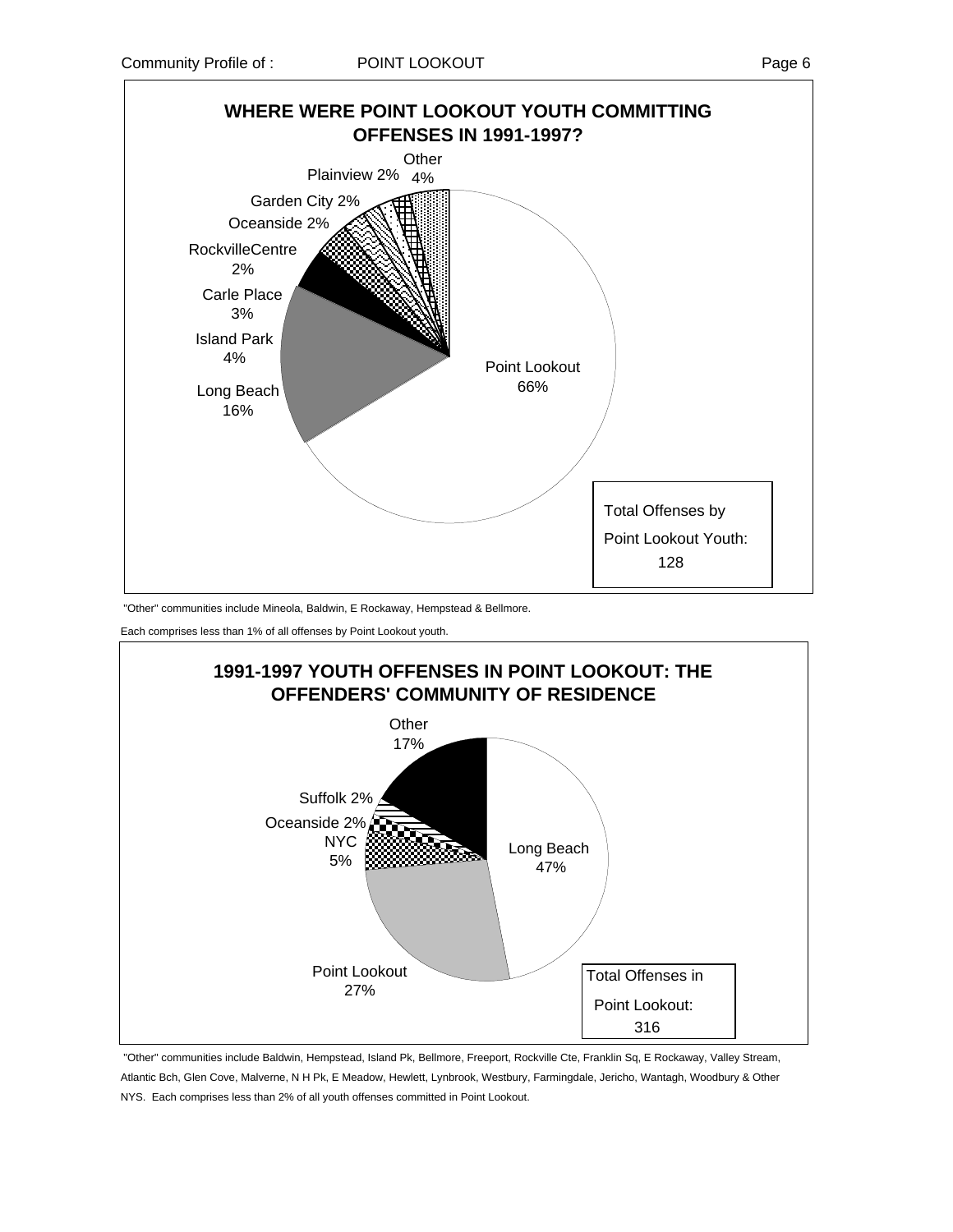|                      |                |                |                |                |             |                |                | 1991-97       |
|----------------------|----------------|----------------|----------------|----------------|-------------|----------------|----------------|---------------|
|                      |                |                |                |                |             |                |                | Percent       |
| Age                  | 1991           | 1992           | 1993           | 1994           | 1995        | 1996           | 1997           | Change        |
| 10 Yr & Less         | $\overline{0}$ | $\Omega$       | $\Omega$       | $\Omega$       | 0           | 0              |                |               |
| %                    | 0.0%           | 0.0%           | 0.0%           | 0.0%           | 0.0%        | 0.0%           | 100.0%         |               |
| 11 to 12             | $\mathbf 1$    | $\Omega$       | $\overline{4}$ | $\Omega$       | $\Omega$    | $\mathbf{0}$   |                | 0 -100.0%     |
| $\%$                 | 50.0%          | 0.0%           | 33.3%          | 0.0%           | 0.0%        | 0.0%           | 0.0%           |               |
| $\overline{13}$      | $\Omega$       | $\overline{0}$ | 4              | $\mathbf 0$    | $\Omega$    | $\Omega$       | $\mathbf 0$    |               |
| $\%$                 | 0.0%           | 0.0%           | 33.3%          | 0.0%           | 0.0%        | 0.0%           | 0.0%           |               |
| 14                   | $\mathbf 1$    | $\mathbf 0$    | $\mathbf{1}$   | 5              | $\mathbf 0$ | $\overline{2}$ |                | $0 - 100.0\%$ |
| $\%$                 | 50.0%          | 0.0%           | 8.3%           | 71.4%          |             | 0.0% 100.0%    | 0.0%           |               |
| 15                   | $\Omega$       | 1              | 3              | 1              | $\Omega$    | $\Omega$       | $\Omega$       |               |
| $\%$                 | 0.0%           | 100.0%         | 25.0%          | 14.3%          | 0.0%        | 0.0%           | 0.0%           |               |
| 16                   | $\Omega$       | $\Omega$       | $\Omega$       | $\mathbf{0}$   | $\Omega$    | $\mathbf 0$    | $\Omega$       |               |
| $\%$                 | 0.0%           | 0.0%           | 0.0%           | 0.0%           | 0.0%        | 0.0%           | 0.0%           |               |
| 17                   | $\Omega$       | $\Omega$       | $\Omega$       | 1              | 1           | $\Omega$       | $\Omega$       |               |
| $\%$                 | 0.0%           | 0.0%           | 0.0%           | 14.3%          | 100.0%      | 0.0%           | 0.0%           |               |
| 18                   | $\Omega$       | $\Omega$       | $\Omega$       | $\Omega$       | $\Omega$    | $\mathbf{0}$   | $\Omega$       |               |
| $\%$                 | 0.0%           | 0.0%           | 0.0%           | 0.0%           | 0.0%        | 0.0%           | 0.0%           |               |
| 19 to 20             | $\Omega$       | $\overline{0}$ | $\Omega$       | $\overline{0}$ | $\Omega$    | $\overline{0}$ | $\overline{0}$ |               |
| %                    | 0.0%           | 0.0%           | 0.0%           | 0.0%           | 0.0%        | 0.0%           | 0.0%           |               |
| <b>Point Lookout</b> |                |                |                |                |             |                |                |               |
| <b>Total</b>         | $\overline{2}$ | 1              | 12             | 7              |             | 2              | 1              | $-50.0%$      |
| Rate Per 1,000       | 9.1            | 4.4            | 51.6           | 29.6           | 4.1         | 7.6            | 3.9            | $-57.1%$      |
| <b>Nassau County</b> |                |                |                |                |             |                |                |               |
| Rate Per 1,000       | 5.19           | 6.63           | 8.98           | 8.68           | 7.52        | 7.23           | 7.30           | 40.5%         |

#### **Resident Point Lookout Runaway and Homeless Youth by Age Group**

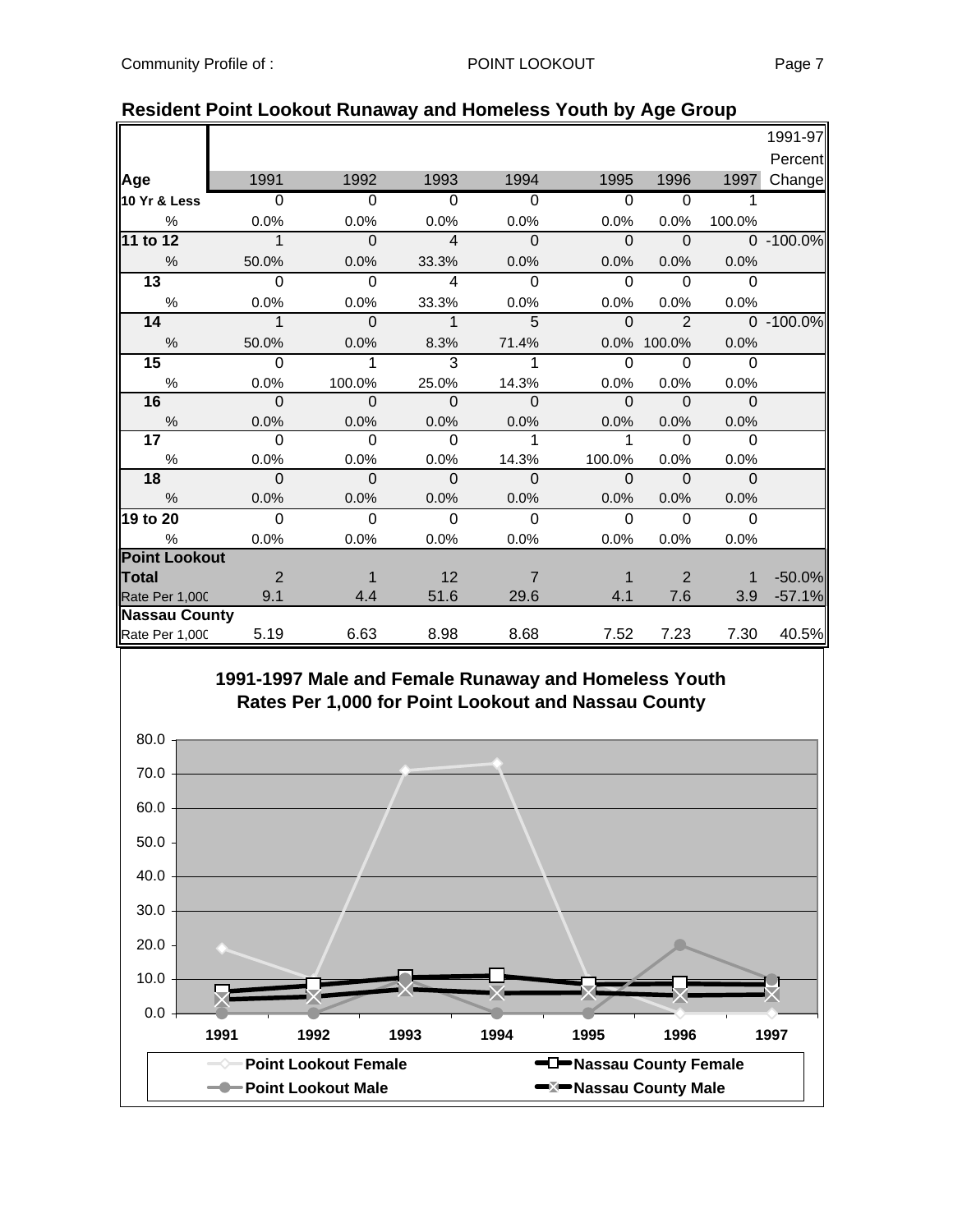#### **PUBLIC SCHOOL ENROLLMENT IN LONG BEACH UFSD**

|      | European          | African  |          | Asian    | <b>Native</b>                                         |          |       |
|------|-------------------|----------|----------|----------|-------------------------------------------------------|----------|-------|
| Year | American          | American | Latino   | American | American                                              | Total    |       |
|      |                   |          |          |          |                                                       |          |       |
| 1987 | 2,879             | 677      | 512      | 79       | 0                                                     | 4,147    |       |
| 1988 | 2,766             | 696      | 543      | 83       | 0                                                     | 4,088    |       |
| 1989 | 2,642             | 593      | 533      | 95       | 0                                                     | 3,863    |       |
| 1990 | 2,612             | 544      | 573      | 145      |                                                       | 3,875    |       |
| 1991 | 2,489             | 601      | 696      | 153      | 0                                                     | 3,939    |       |
| 1992 | 2,575             | 610      | 748      | 115      | 0                                                     | 4,048    |       |
| 1993 | 2,628             | 606      | 755      | 160      | 0                                                     | 4,149    |       |
| 1994 | 2,639             | 604      | 789      | 134      | $\overline{2}$                                        | 4,168    |       |
| 1995 | 2,726             | 597      | 829      | 139      | 5                                                     | 4,296    |       |
| 1996 | 2,801             | 580      | 832      | 145      | 1                                                     | 4,359    |       |
| 1997 | 2,819             | 583      | 799      | 142      | 3                                                     | 5,038    |       |
| 1998 | 3,032             | 608      | 858      | 151      | 4                                                     | 4,653    |       |
| 1999 | 2,884             | 580      | 824      | 150      | 5                                                     | 4,443    |       |
|      |                   |          |          |          | Net Change in School Enrollment Between 1987 and 1999 |          |       |
|      |                   | European | African  |          | Asian                                                 | Native   |       |
|      | 1987-99           | American | American | Latino   | American                                              | American | Total |
|      | Change in Number  | 5        | $-97$    | 312      | 71                                                    | 5        | 296   |
|      | Change as Percent | 0%       | $-14%$   | 61%      | 90%                                                   |          | 7%    |

| Net Change in School Enrollment Between 1993 and 1999 |         |          |          |        |          |               |       |  |
|-------------------------------------------------------|---------|----------|----------|--------|----------|---------------|-------|--|
|                                                       |         | European | African  |        | Asian    | <b>Native</b> |       |  |
|                                                       | 1993-99 | American | American | Latino | American | American      | Total |  |
| Change in Number                                      |         | 256      | $-26$    | 69     | $-10$    |               | 294   |  |
| Change as Percent                                     |         | 10%      | $-4%$    | 9%     | $-6%$    |               | 7%    |  |



<sup>\*</sup> The Native American percent increase is omitted from this chart because enrollment changes that begin or end with 10 or fewer students distort comparisons among the various enthic groups.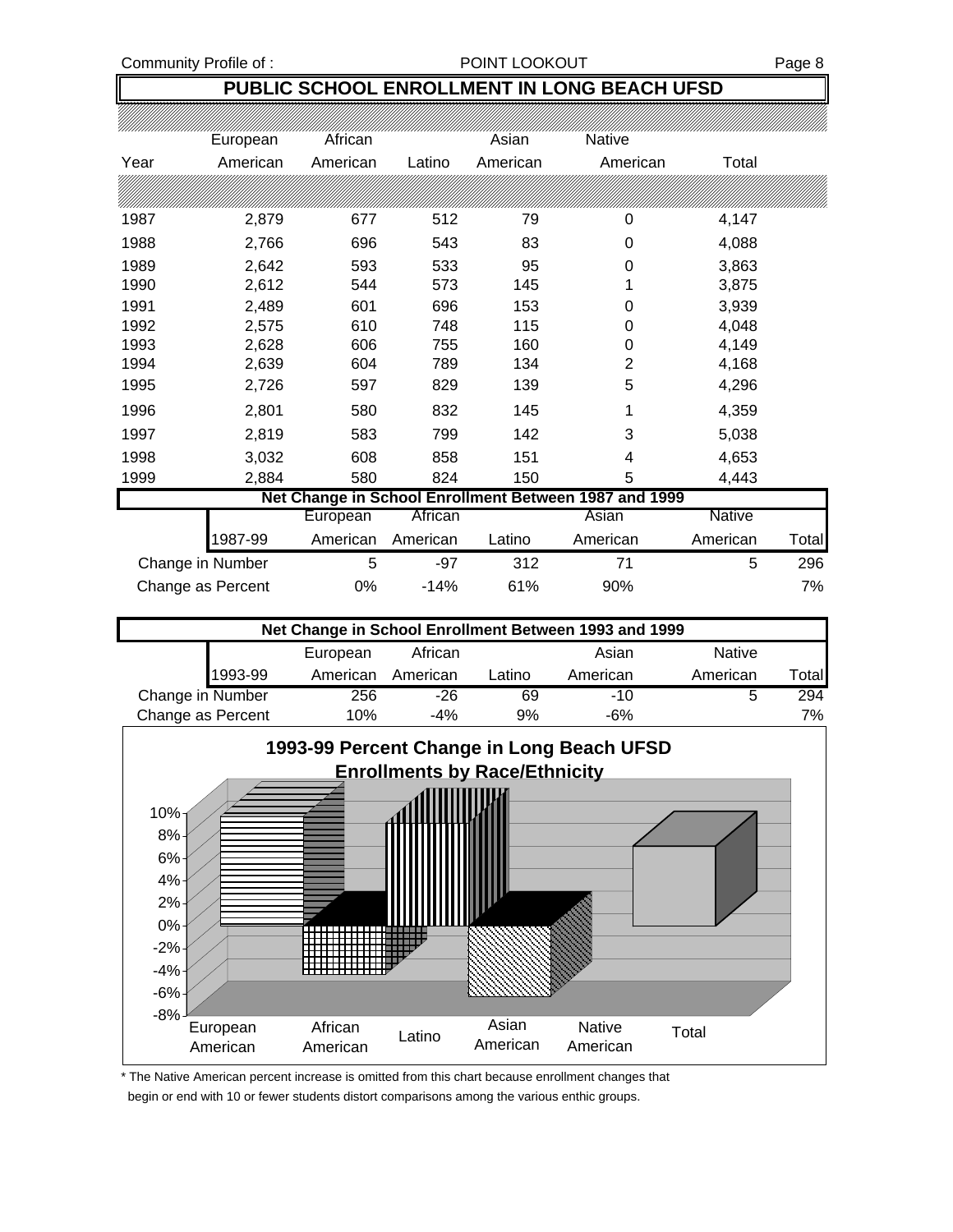#### POINT LOOKOUT

#### **REPORTED LIMITED ENGLISH PROFICIENT ENGLISH LANGUAGE LEARNERS (LEP/ELLs) IN LONG BEACH UFSD\***

| Reported Number and Percent of LEP/ELL Students in<br>Long Beach UFSD, Hempstead Town and Nassau County |                                                                     |                         |               |                         |         |                         |  |  |  |  |
|---------------------------------------------------------------------------------------------------------|---------------------------------------------------------------------|-------------------------|---------------|-------------------------|---------|-------------------------|--|--|--|--|
|                                                                                                         | Long Beach UFSD<br><b>Nassau County</b><br><b>Town of Hempstead</b> |                         |               |                         |         |                         |  |  |  |  |
| Year                                                                                                    | <b>Number</b>                                                       | <b>Percent of</b>       | <b>Number</b> | Percent of              |         | Number Percent of       |  |  |  |  |
|                                                                                                         |                                                                     | <b>Total Enrollment</b> |               | <b>Total Enrollment</b> |         | <b>Total Enrollment</b> |  |  |  |  |
| 1992                                                                                                    | 189                                                                 | 4.7%                    | 3,240         | 3.2%                    | 6,044   | 3.5%                    |  |  |  |  |
| 1993                                                                                                    | 230                                                                 | 5.5%                    | 3,875         | 3.7%                    | 6,963   | 4.0%                    |  |  |  |  |
| 1994                                                                                                    | 272                                                                 | 6.5%                    | 4,271         | 4.1%                    | 7,492   | 4.2%                    |  |  |  |  |
| 1995                                                                                                    | 327                                                                 | 7.6%                    | 4,674         | 4.3%                    | 7,823   | 4.3%                    |  |  |  |  |
| 1996                                                                                                    | 351                                                                 | 8.1%                    | 4,847         | 4.4%                    | 8.276   | 4.5%                    |  |  |  |  |
| 1997                                                                                                    | 378                                                                 | 8.7%                    | 5,532         | 4.9%                    | 9,219   | 4.9%                    |  |  |  |  |
| 1998                                                                                                    | 295                                                                 | 6.3%                    | 5,878         | 5.1%                    | 9,353   | 4.8%                    |  |  |  |  |
| 1999                                                                                                    | 384                                                                 | 8.6%                    | 6,134         | $5.2\%$                 | 10,077  | 5.1%                    |  |  |  |  |
| 1999 Total                                                                                              |                                                                     |                         |               |                         |         |                         |  |  |  |  |
| Enrollment                                                                                              | 4.443                                                               |                         | 117,036       |                         | 195,804 |                         |  |  |  |  |
| 1992 - 1999                                                                                             | 103.2%                                                              |                         | 89.3%         |                         | 66.7%   |                         |  |  |  |  |
| % Change                                                                                                |                                                                     |                         |               |                         |         |                         |  |  |  |  |

\* In the 1998-1999 school year, there were 77 different languages spoken by students enrolled

in Nassau County public schools.



\*\* The annual number of reported LEP/ELLs enrollment is based upon the number of Limited English Proficient English Language Learners in the local district as reported on the State Education Department/ The University of the State of New York, Commissioners Regulations Part 154 Application.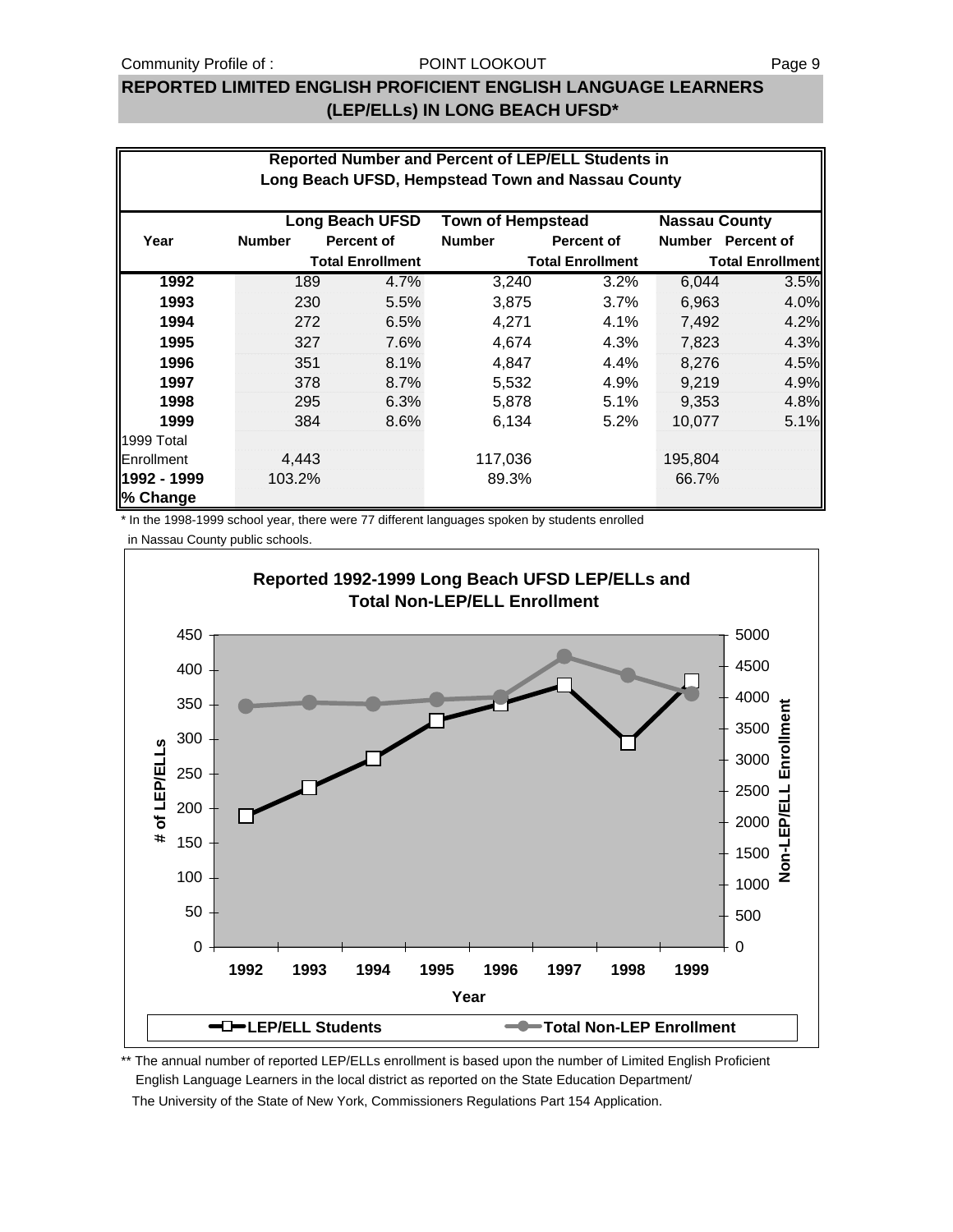Community Profile of : POINT LOOKOUT **Page 10** 

 **Dropouts in City of Long Beach UFSD, Hempstead Town, & Nassau County**

|      | DROPOUT NUMBERS & PERCENTS OF HIGH SCHOOL ENROLLMENT* |            |          |          |          |          |  |  |  |  |
|------|-------------------------------------------------------|------------|----------|----------|----------|----------|--|--|--|--|
| Year | District-#                                            | District-% | Town-#** | Town-%** | County-# | County-% |  |  |  |  |
|      |                                                       |            |          |          |          |          |  |  |  |  |
| 1987 | 45                                                    | 3.1        | 898      | 2.4      | 1284     | 2.0      |  |  |  |  |
| 1988 | 41                                                    | 2.9        | 759      | 2.2      | 1177     | 2.0      |  |  |  |  |
| 1989 | 45                                                    | 3.6        | 654      | 2.0      | 932      | 1.7      |  |  |  |  |
| 1990 | 30                                                    | 2.5        | 546      | 1.8      | 759      | 1.4      |  |  |  |  |
| 1991 | 25                                                    | 2.2        | 432      | 1.4      | 613      | 1.2      |  |  |  |  |
| 1992 | 14                                                    | 1.2        | 483      | 1.6      | 654      | 1.2      |  |  |  |  |
| 1993 | 15                                                    | 1.2        | 484      | 1.6      | 630      | 1.2      |  |  |  |  |
| 1994 | 14                                                    | 1.2        | 533      | 1.7      | 724      | 1.4      |  |  |  |  |
| 1995 | 7                                                     | 0.6        | 395      | 1.3      | 531      | 1.0      |  |  |  |  |
| 1996 | 15                                                    | 1.3        | 337      | 1.1      | 477      | 0.9      |  |  |  |  |
| 1997 | 21                                                    | 1.8        | 358      | 1.1      | 479      | 0.9      |  |  |  |  |
| 1998 | 25                                                    | 2.1        | 330      | 1.0      | 489      | 0.9      |  |  |  |  |

\*Dropout Rate = Dropouts divided by 9-12 grade enrollment including ungraded secondary enrollment. A dropout

is defined as any pupil who left school prior to graduation & did not enter another school or program leading to a GED.



\*\*Town data based on a weighted average of communities which are fully or partially located within town boundaries.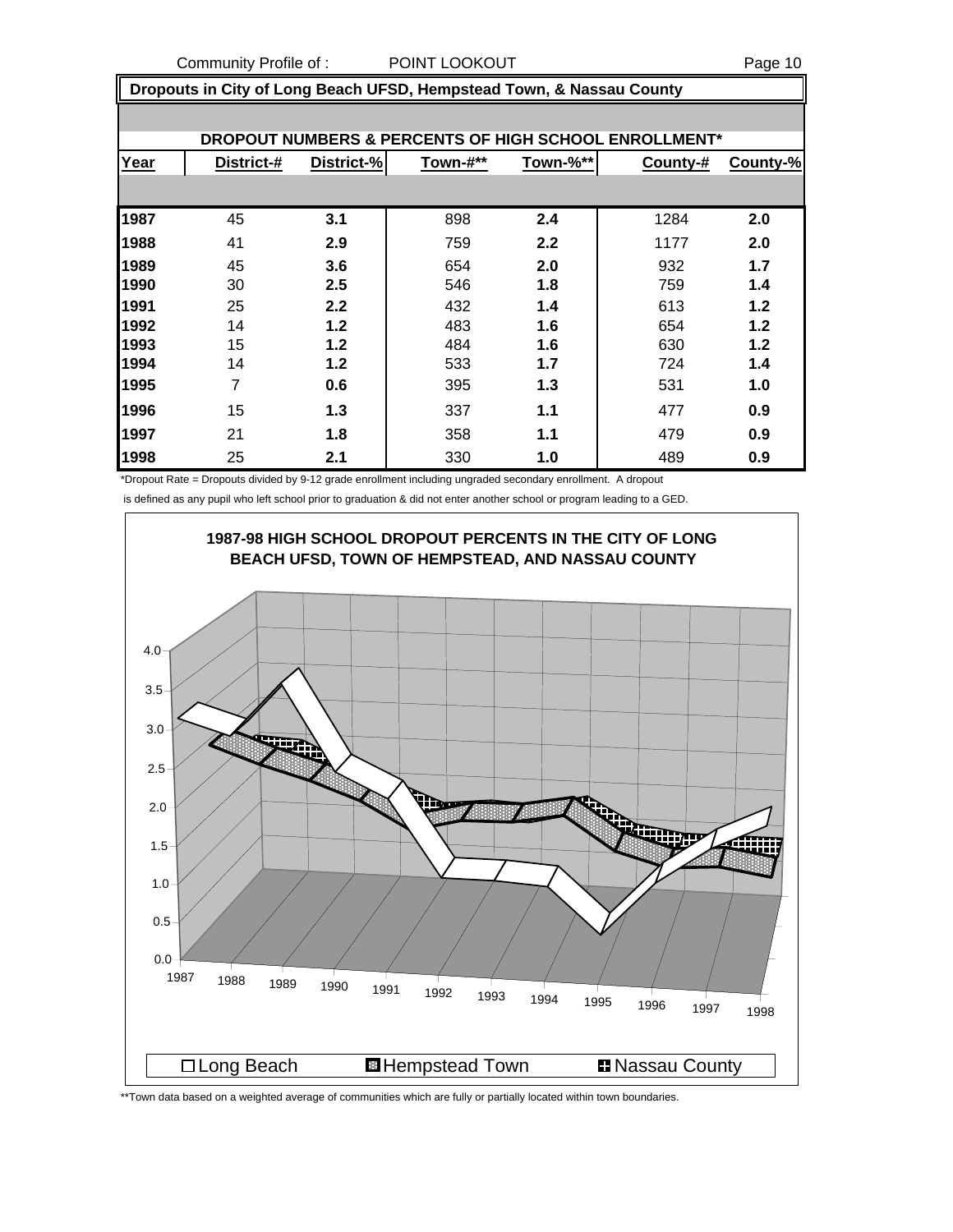| 1982-97 Total Births and Fertility Rates For |                                                        |           |                      |           |                       |           |  |  |
|----------------------------------------------|--------------------------------------------------------|-----------|----------------------|-----------|-----------------------|-----------|--|--|
|                                              | Point Lookout-11569, Nassau County and New York State* |           |                      |           |                       |           |  |  |
|                                              | <b>Point Lookout</b>                                   |           | <b>Nassau County</b> |           | <b>New York State</b> |           |  |  |
|                                              |                                                        | Fertility |                      | Fertility |                       | Fertility |  |  |
| Year                                         | Births**                                               | Rate      | <b>Births</b>        | Rate      | <b>Births</b>         | Rate      |  |  |
| 1982                                         | 25                                                     | 57.0      | 14,342               | 49.0      | 246,889               | 59.6      |  |  |
| 1983                                         | 25                                                     | 59.5      | 14,541               | 49.8      | 248,222               | 59.6      |  |  |
| 1984                                         | 25                                                     | 61.0      | 14,758               | 50.6      | 250,436               | 59.9      |  |  |
| 1985                                         | 25                                                     | 62.5      | 15,247               | 52.3      | 258,826               | 61.6      |  |  |
| 1986                                         | 25                                                     | 64.2      | 15,567               | 53.5      | 263,045               | 62.3      |  |  |
| 1987                                         | 26                                                     | 67.8      | 16,504               | 56.8      | 271,355               | 64.0      |  |  |
| 1988                                         | 28                                                     | 73.8      | 17,072               | 58.8      | 279,976               | 65.8      |  |  |
| 1989                                         | 26                                                     | 72.1      | 17,700               | 61.1      | 290,528               | 67.9      |  |  |
| 1990                                         | 26                                                     | 74.1      | 18,180               | 62.8      | 297,468               | 69.3      |  |  |
| 1991                                         | 25                                                     | 72.4      | 17,864               | 62.2      | 292,523               | 68.1      |  |  |
| 1992                                         | 24                                                     | 68.7      | 18,065               | 63.3      | 287,531               | 67.2      |  |  |
| 1993                                         | 26                                                     | 77.6      | 17,931               | 63.2      | 282,377               | 66.3      |  |  |
| 1994                                         | 24                                                     | 72.5      | 17,903               | 64.6      | 277,945               | 65.6      |  |  |
| 1995                                         | 23                                                     | 68.8      | 18,084               | 66.0      | 271,042               | 64.3      |  |  |
| 1996                                         | 20                                                     | 61.3      | 17,722               | 63.8      | 263,611               | 63.0      |  |  |
| 1997                                         | 21                                                     | 65.7      | 17,100               | 62.0      | 256,976               | 61.8      |  |  |



\* Fertility rate based on live births per 1,000 female population 15-44. Data for 1990-97 reflect zip code boundaries. Data for prior years reflect the local community as comprised by census tracts. \*\* The number of births in the Point Lookout area is a three year "running" average for all years. Source: Nassau County & New York State Departments of Health.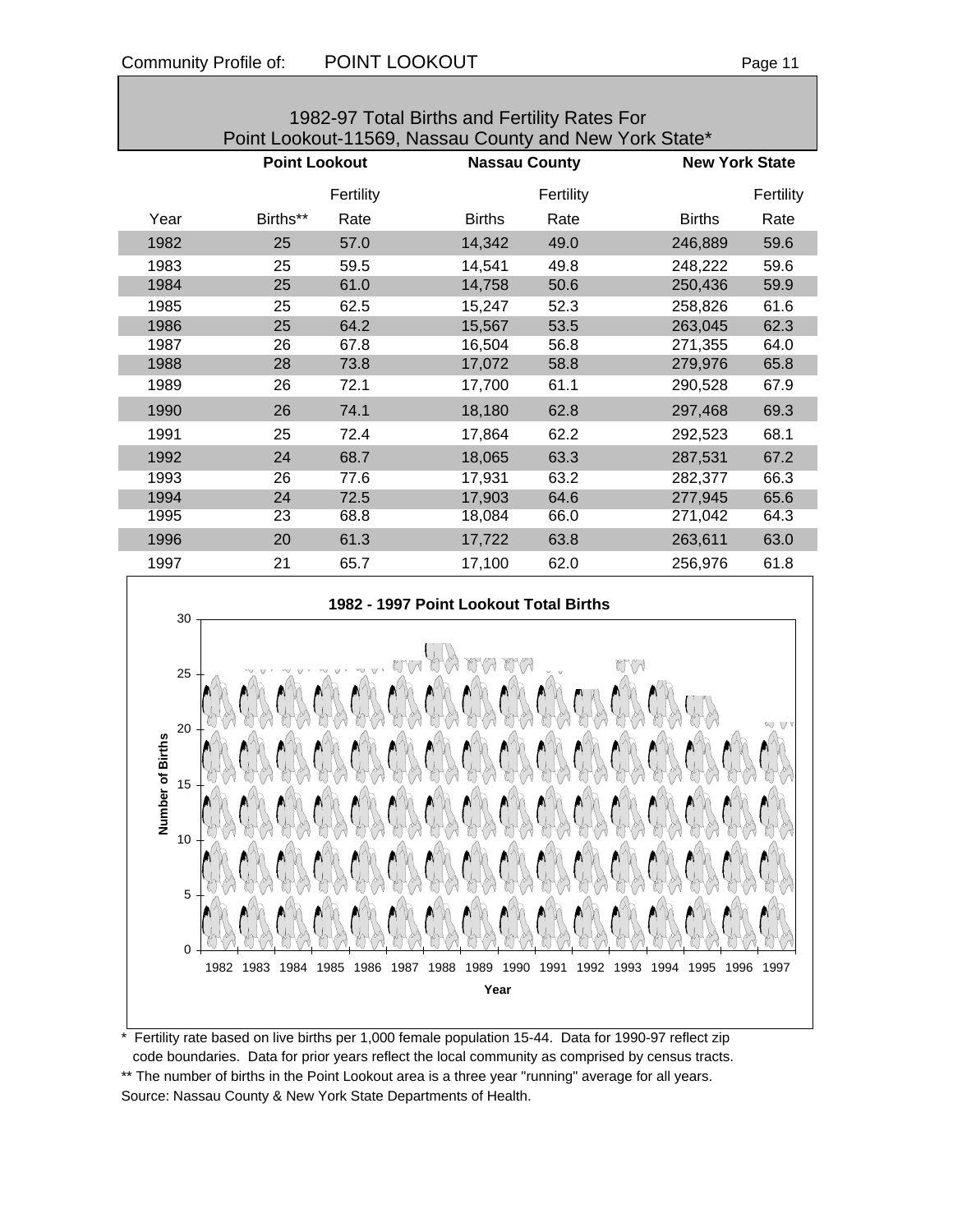| 1984-97 Births To Teen Mothers and Fertility Rates           |
|--------------------------------------------------------------|
| For Point Lookout 11569*, Nassau County and New York State** |

|      | <b>Point Lookout</b> |           |               | <b>Nassau County</b> |               | <b>New York State</b> |  |
|------|----------------------|-----------|---------------|----------------------|---------------|-----------------------|--|
|      | Teen                 | Fertility | Teen          | Fertility            | Teen          | Fertility             |  |
| Year | Births***            | Rate      | <b>Births</b> | Rate                 | <b>Births</b> | Rate                  |  |
| 1984 | 1                    | 18.8      | 668           | 12.2                 | 25,658        | 35.7                  |  |
| 1985 | 1                    | 20.2      | 711           | 13.4                 | 25,470        | 36.4                  |  |
| 1986 | 1                    | 16.3      | 685           | 13.4                 | 25,134        | 37.0                  |  |
| 1987 | 0                    | 5.9       | 677           | 13.8                 | 25,080        | 38.0                  |  |
| 1988 | 0                    | 0.0       | 663           | 14.1                 | 25,861        | 40.3                  |  |
| 1989 | 0                    | 0.0       | 679           | 15.0                 | 26,593        | 42.7                  |  |
| 1990 | $\Omega$             | 0.0       | 674           | 15.6                 | 26,553        | 44.0                  |  |
| 1991 | 0                    | 0.0       | 672           | 16.0                 | 26,216        | 44.1                  |  |
| 1992 | $\overline{0}$       | 0.0       | 629           | 15.1                 | 25,330        | 43.4                  |  |
| 1993 | 0                    | 11.0      | 700           | 18.4                 | 25,515        | 44.3                  |  |
| 1994 | 0                    | 13.8      | 682           | 18.2                 | 25,852        | 45.3                  |  |
| 1995 | 1                    | 15.7      | 668           | 18.0                 | 24,805        | 43.6                  |  |
| 1996 | 0                    | 8.5       | 637           | 15.8                 | 23,864        | 41.8                  |  |
| 1997 | 0                    | 8.1       | 561           | 13.9                 | 22,185        | 38.5                  |  |

\*\*\* In some of the years above, a teen fertility rate is greater than 0 when teen births are 0. This is possible because teen births are presented as a 3 year average and the actual teen birth number is between 0 and .5



\* The number of birth to teen mothers in the Point Lookout area is a three year "running" average for all years.

\*\* Fertility rate based on live births per 1,000 female population 15-19. Data for 1990-97 reflect zip code boundaries. Data for prior years reflect the local community as comprised by census tracts. Source: Nassau County & New York State Departments of Health.